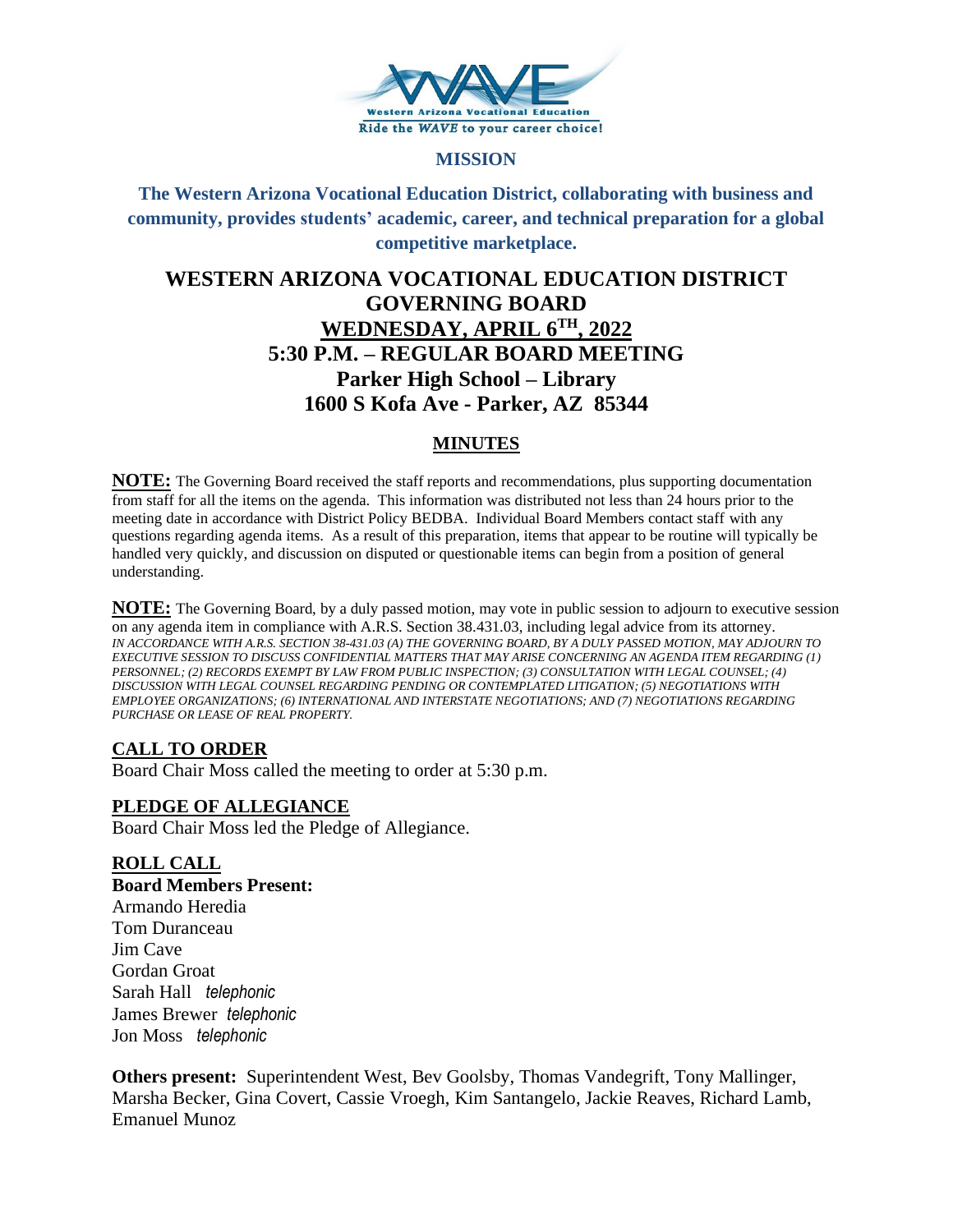#### **CALL TO THE PUBLIC**

None.

#### **AGENDA MODIFICATIONS**

No modifications

#### **WAIVER MOTION:**

**Motion**: Board Member Groat made a motion to waive the reading in full resolutions presented for adoption at this meeting. Board Member Duranceau seconded the motion. **Vote:** A vote was taken on the motion. AYES: Cave, Hall, Heredia, Duranceau, Brewer, Groat, Moss. NAYES: None. **MOTION CARRIED.**

#### **SUPERINTENDENTS REPORT**

Superintendent West reviewed her monthly events to include district operations, travel and legislative items. Congratulations to Mr. Mallinger for his Teacher of the Year award at Parker High School.

### **CTE DIRECTOR REPORTS**

As included in the Board packet.

#### **WOW AWARDS**

CTE Director Mr. Mallinger presented the WOW award to Jackie Reaves, Parker High School Hospitality and Business Management instructor and FCCLA advisor.

#### **GOVERNING BOARD MEMBER REPORTS**

None.

### **ITEMS TO BE WITHDRAWN FROM CONSENT AGENDA**

Board Member Duranceau asked that Item #3 be withdrawn for discussion.

#### **CONSENT AGENDA**

- **1. Approve WAVE District operating expense vouchers and payroll vouchers.**
- **2. Discussion and possible action to approve the minutes of the March 2nd, 2022 Regular Board Meeting.**
- **3. Discussion and possible action to approve the WAVE Academic Calendar for the 2022-2023 school year.**
- **4. Discussion and possible action to approve the WAVE Central Campus proposed fundraiser for the 2021-2022 school year.**

**Motion**: Board Member Duranceau made a motion to withdraw Item #3 for further discussion and approve Items #1, 2 & 4 as presented. Board Member Hall seconded the motion. **Vote:** A vote was taken on the motion. AYES: Cave, Hall, Heredia, Duranceau, Brewer, Groat, Moss. NAYES: None. **MOTION CARRIED.**

Supt. West noted the calendar aligns with Lake Havasu Unified School District FY23 calendar. The January Board meeting was moved on the calendar to when all districts were back in session instead of the regular timeframe. This change can be discussed/confirmed at a later date.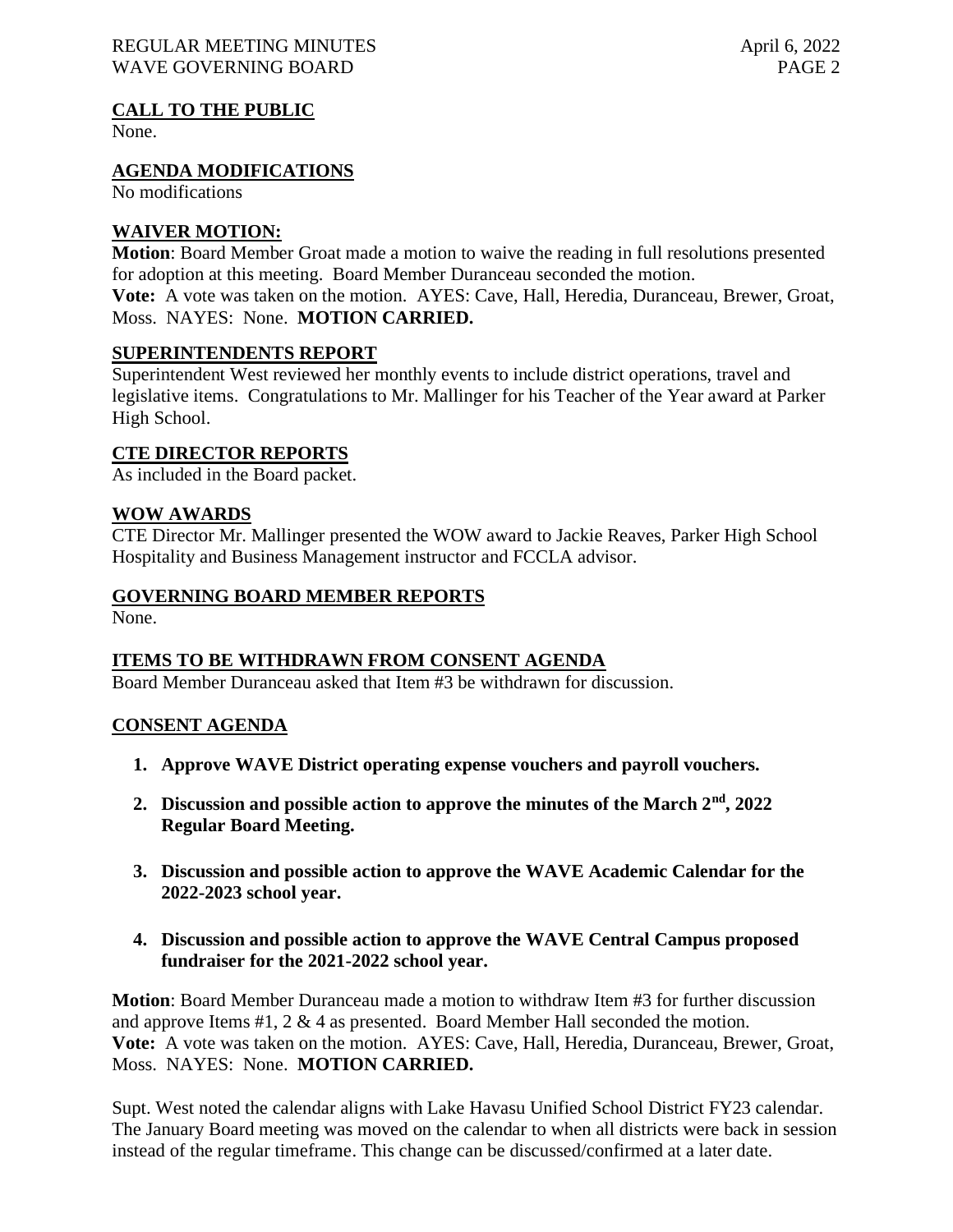**Motion**: Board Member Duranceau made a motion to approve Item #3 (calendar) as presented with no change to the January 2023 board meeting date at this time but to be discussed at a later time. Board Member Heredia seconded the motion.

**Vote:** A vote was taken on the motion. AYES: Cave, Hall, Heredia, Duranceau, Brewer, Groat, Moss. NAYES: **MOTION CARRIED.**

# **OLD BUSINESS**

**5. Discussion and possible action on items relating to school closures, Board meetings, school reopening and COVID19 pandemic related issues to include but not limited to:** 

Superintendent West provided the updated ADM and included communication from Governor Ducey's office terminating the public health emergency as well as the AZDHS supporting letter.

### **6. Discussion and possible action on the WAVE Central Campus roof project.**

Supt. West has been meeting biweekly with CORE/SPS+ to get updates. We have received the letter from Unisource releasing WAVE from their original solar obligations. There will be a site walk on April  $7<sup>th</sup>$  for subcontractors, CORE and District staff.

### **NEW BUSINESS**

# **7. Discussion and possible action on approval of Special Projects Proposal from Lake Havasu High School.**

Mrs. Becker presented the LHHS Special Projects funding request to remodel an outdated home economics classroom. The Board had questions regarding plans for electrical, plumbing, internet, etc. They also wanted to make sure this room would be part of the CTE Department programs and not turned into general education classroom. Mrs. Becker confirmed this room is located in the section of school that is primarily CTE related programs and does not see an issue as they are in need of CTE classroom/lab space due to increased demand. LHUSD is supportive and offered funding as well.

**Motion**: Board Member Heredia made a motion to approve the Special Projects for Lake Havasu High School, not to exceed \$100,000 to remodel CTE classroom/lab space as presented. Board Member Groat seconded the motion.

**Vote:** A vote was taken on the motion. AYES: Hall, Cave, Duranceau, Heredia, Brewer, Groat, Moss. NAYES: None. **MOTION CARRIED.**

# **8. Discussion and possible action to approve Memorandum of Understanding Rural Innovation Stronger Economy (RISE) Grant Project**

Superintendent West presented the MOU in partnerships with MCC. It does not request any funding from WAVE and is simply asking that we support this through our existing partnerships.

**Motion**: Board Member Cave made a motion to approve the RISE Memorandum of Understanding with Mohave Community College. Board Member Duranceau seconded the motion.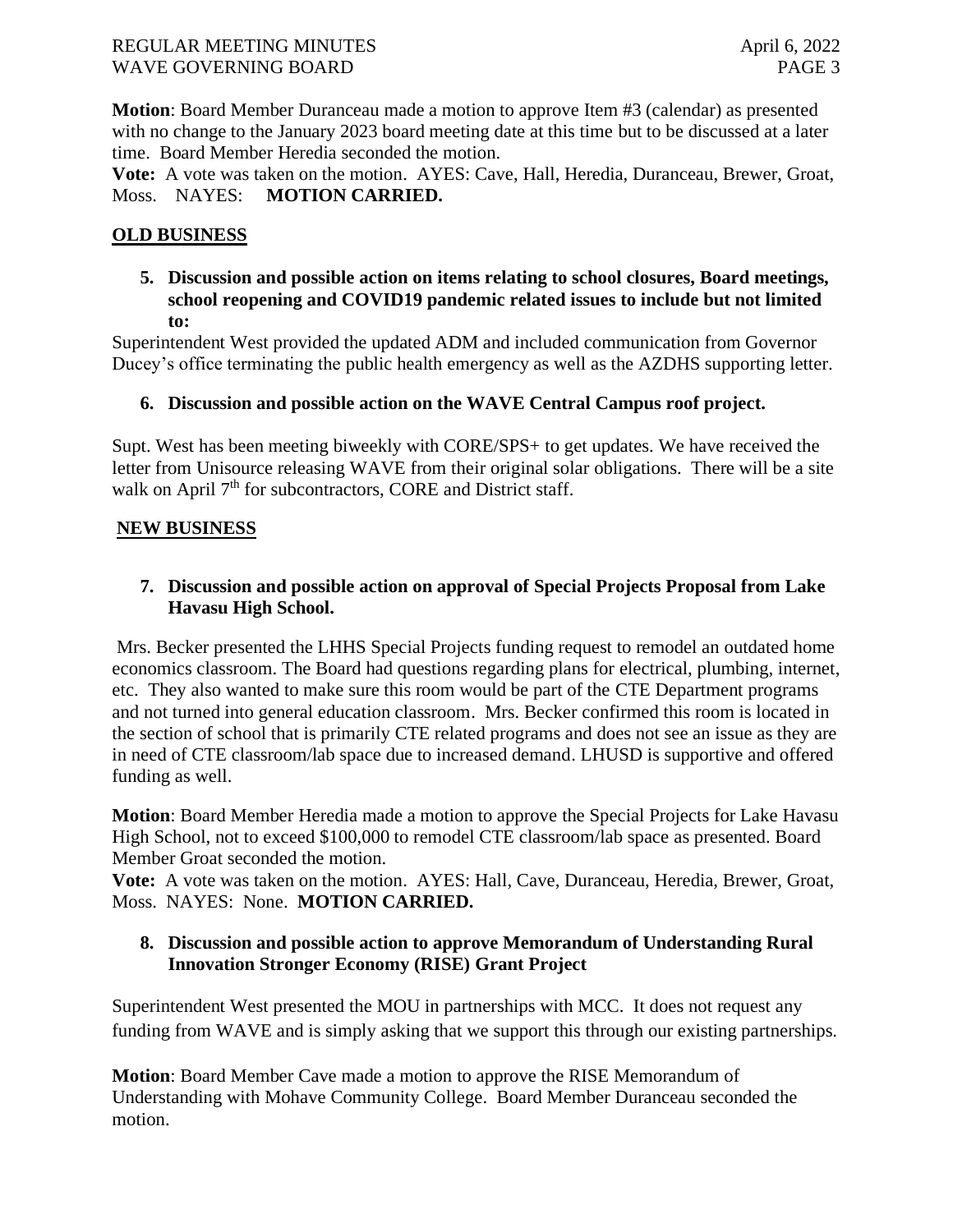**Vote:** A vote was taken on the motion. AYES: Cave, Duranceau, Hall, Heredia, Brewer, Moss, Groat. NAYES: None. **MOTION CARRIED.**

# **9. Discussion and possible action to approve insurance benefits for the 2022-2023 school year.**

Supt. West and the Board discussed the insurance premium increase of 2.8%. She recommended the insurance increase be funded from the Classroom Site Fund

**Motion**: Board Member Groat made a motion to approve the insurance benefits as presented for the 22-23 school year. Board Member Heredia seconded the motion. **Vote:** A vote was taken on the motion. AYES: Groat, Moss, Cave, Duranceau, Hall, Heredia, Brewer. NAYES: None. **MOTION CARRIED.**

#### **10. Discussion and possible action on changes to the salary schedule for the Business Manager/Operations Specialist position for the 2022-2023 school year.**

Supt. West had reviewed our current salary schedule and the research she had conducted leading to her recommendation. The schedule was last adjusted in 2018. She recommended a \$5,000 increase to the base as well as revisions to the educational lane changes on the schedule.

**Motion**: Board Member Groat made a motion to approve the changes to the Business Manager/Operation Specialist salary schedule for the 2022-2023 school year. Board Member Brewer seconded the motion.

**Vote:** A vote was taken on the motion. AYES: Duranceau, Hall, Heredia, Brewer, Groat, Moss, Cave. NAYES: None. **MOTION CARRIED.**

### **11. Discussion and possible action to approve the hiring of Naydid Penaloza as the District Business Manager/Operations Specialist.**

Superintendent West recommended the hire of Ms. Penaloza starting in September 2022. Mrs. Goolsby will cover the period between July 1, 2022 to Sept 2022 when Ms. Penaloza can start. Ms. Penaloza will be placed on Step 3 (prorated for start date) and given credit for certificates/degrees earned prior to her start date.

**Motion**: Board Member Cave made a motion to approve hiring the WAVE Business Manager/Operations Specialist as presented. Board Member Groat seconded the motion. **Vote:** A vote was taken on the motion. AYES: Heredia, Brewer, Duranceau, Hall, Groat, Moss, Cave. NAYES: None. **MOTION CARRIED.**

### **12. Discussion and possible action to hire Beverly Goolsby for the 2022-2023 school year as a part time as needed employee.**

Supt. West reviewed the need for Mrs. Goolsby to be a part time, as needed employee for WAVE District. She will handle weekly tasks (approximately 19 hours per week) until Ms. Penaloza can start with WAVE and continue throughout the year as needed for support/training.

**Motion**: Board Member Duranceau made a motion to approve Beverly Goolsby as a part time as needed employee for the 22-23 school year at a rate of \$50 per hour. Board Member Heredia seconded the motion.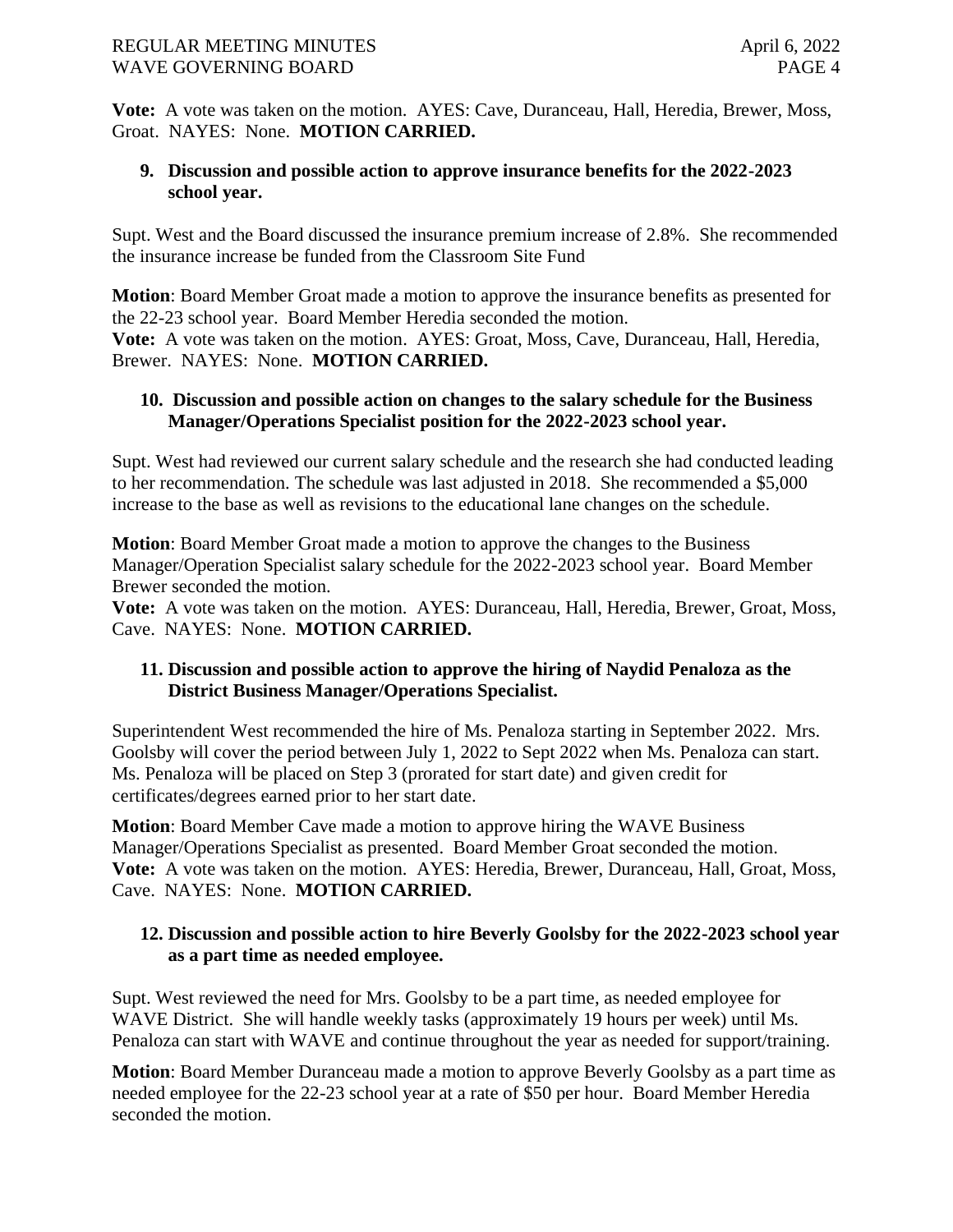#### REGULAR MEETING MINUTES April 6, 2022 WAVE GOVERNING BOARD **PAGE 5**

**Vote:** A vote was taken on the motion. AYES: Groat, Moss, Cave, Duranceau, Hall, Heredia, Brewer. NAYES: None. **MOTION CARRIED.**

# **13. Discussion and possible action on salary and benefits for WAVE Support Staff for the 2022-2023 school year.**

The Governing Board asked the superintendent to review support staff hourly rate in a prior meeting. She researched other entities and is recommending a \$2/hour increase for our current staff member. The funding increase will be supported through the Instructional Improvement Fund to the extent possible with the goal of not impacting M&O for FY22-23. Additional compensation from ESSER and Classroom Site Fund will also be proposed.

**Motion**: Board Member Brewer made a motion to approve the salary increase for the WAVE Support Staff position as recommended. Board Member Hall seconded the motion. **Vote:** A vote was taken on the motion. AYES: Hall, Groat, Moss, Cave, Duranceau, Heredia, Brewer. NAYES: None. **MOTION CARRIED.**

### **14. Discussion and possible action to allow WAVE administrative staff the option to hire a part time as needed position for custodial services at WAVE Culinary Campus – Lake Havasu for the 2022-2023 school year.**

Mrs. West apprised the Board of her rational for this position and if unable to find the right candidate then the services will continue to be an outside vendor. She recommended \$20/hour with no benefits for up to 10 hours per week.

**Motion**: Board Member Heredia made a motion to approve hiring our own WAVE custodial staff part time as needed as presented or, if needed, stay with contracted services. Board Member Duranceau seconded the motion.

**Vote:** A vote was taken on the motion. AYES: Heredia, Hall, Groat, Moss, Cave, Duranceau, Brewer. NAYES: None. **MOTION CARRIED.**

### **15. Discussion and possible action on salaries and benefits for WAVE Program Coordinator and Support Services Coordinator positions for the 2022-2023 school year.**

The Board approved a new salary schedule for these positions last month. In order to prevent compression to our current Program Coordinator, Supt. West recommended a \$4,200 salary adjustment increase. She also recommended making the current data stipend part of her contracted amount. These tasks are now part of both positions regular job duties.

The Supt. also recommended using \$3,000 from Classroom Site Fund for each positions base pay. And, pending grant approval, we are hoping to fund a portion of the new Support Services Coordinator position from the EPU grant for FY22-23 to lessen the impact to M&O.

**Motion**: Board Member Hall made a motion to approve moving the current Program Coordinators data stipend into salary, a salary adjustment increase to the current employee of \$4200, using \$3000 of Classroom Site Fund monies for both the Program and Support Services Coordinator salaries and funding a portion of the Support Services Coordinator position from the EPU grant pending grant approval. Board Member Groat seconded the motion.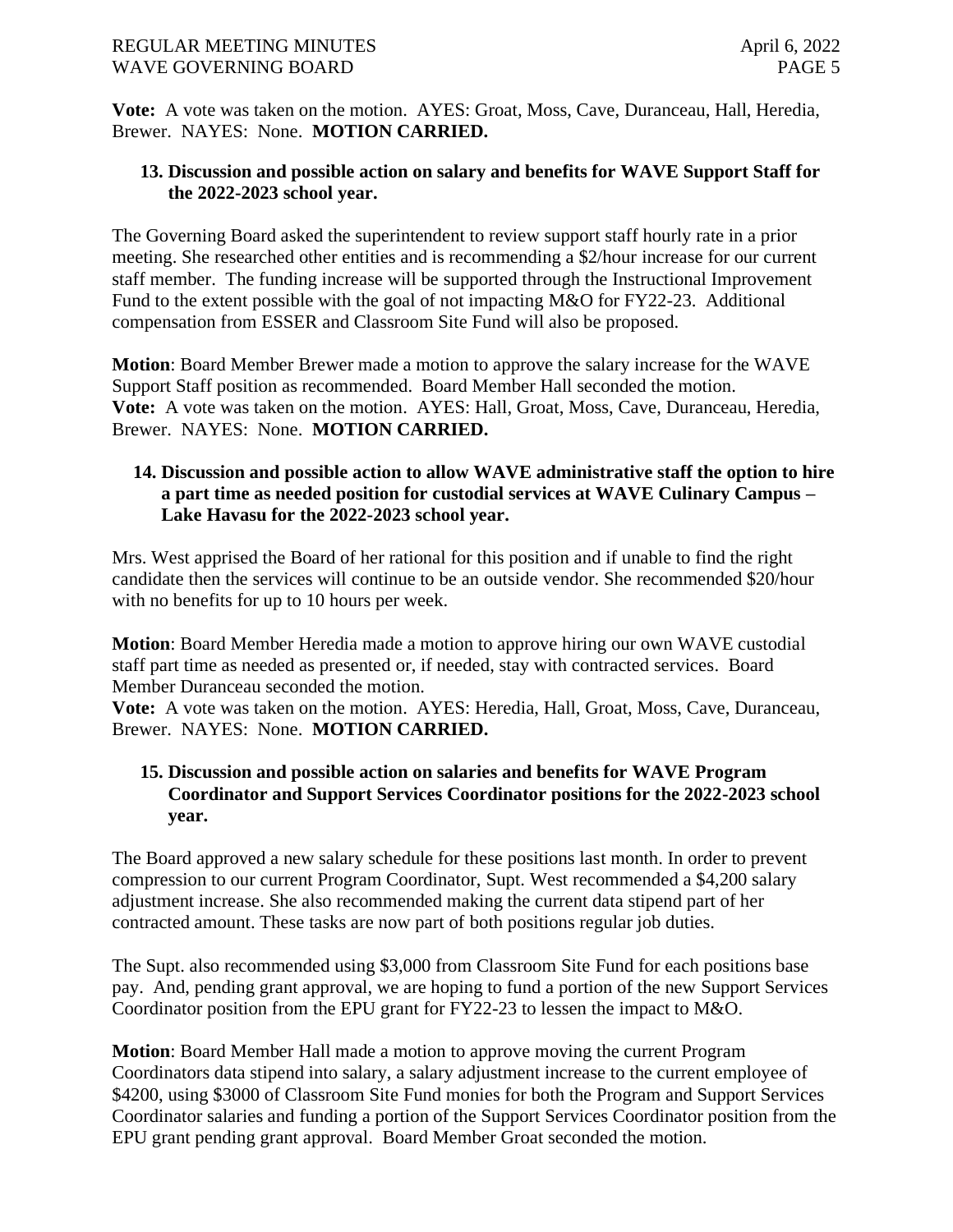#### REGULAR MEETING MINUTES April 6, 2022 WAVE GOVERNING BOARD **PAGE 6**

**Vote:** A vote was taken on the motion. AYES: Hall, Groat, Heredia, Moss, Cave, Duranceau, Brewer. NAYES: None. **MOTION CARRIED.**

### **16. Discussion and possible action on salaries and benefits for WAVE Certified staff for the 2022-2023 school year.**

Mrs. West presented the Certified Salary Schedule requesting the base be increased to \$46,000, which is an increase of \$4,000. She also recommended a \$4,000 salary adjustment increase to each of the certified instructors to prevent compression. The Board was concerned how current legislative proposals might impact these increases. Supt West noted that if this legislation passed WAVE would see a 5% decrease, but due to our conservative budget/spending we are in good standing to move forward with the proposal.

Supt West asked that these salary increases be funded from the Classroom Site Fund (\$3,000) and Instructional Improvement Fund (\$1,000) with no impact to the M&O budget.

**Motion**: Board Member Heredia made a motion to approve the increase to the base salary schedule of \$4000 and provide a \$4000 salary adjustment increase for current certified staff using the funds as presented. Board Member Duranceau seconded the motion. **Vote:** A vote was taken on the motion. AYES: Heredia, Hall, Groat, Moss, Cave, Duranceau, Brewer. NAYES: None. **MOTION CARRIED.**

# **17. Discussion and possible action to approve recruitment/retention compensation for the 2022-2023 school year from ESSER funding.**

Supt. West is asking that the FY22-23 staff receive a recruitment/retention stipend from ESSER funding similar to what was approved for the current year. The amount would be \$2,500 for fulltime employees and \$1,250 for part-time employees. Payments would be made in December and June. To be eligible, employees must have worked the entire half of the year prior to payment.

**Motion**: Board Member Duranceau made a motion to the recruitment/retention compensation for the 2022-2023 school year from ESSER funding with the understanding there is no guarantee this stipend would be offered after FY23. Board Member Heredia seconded the motion. **Vote:** A vote was taken on the motion. AYES: Duranceau, Heredia, Hall, Groat, Moss, Cave, Brewer. NAYES: None. **MOTION CARRIED.**

# **18. Discussion and possible action to accept the WAVE FY21 Annual Financial Audit and Compliance Questionnaire.**

The FY21 Annual Financial Audit/Compliance Questionnaire was presented to the Board for acceptance. This is a new requirement this year. Supt. West was very happy with the audit, noted that there were very few findings and commended her staff for their hard work.

**Motion**: Board Member Duranceau made a motion to accept the WAVE Annual Financial Report and Compliance Questionnaire as presented by our contracted auditors. Board Member Heredia seconded the motion.

**Vote:** A vote was taken on the motion. AYES: Duranceau, Heredia, Hall, Groat, Moss, Cave, Brewer. NAYES: None. **MOTION CARRIED.**